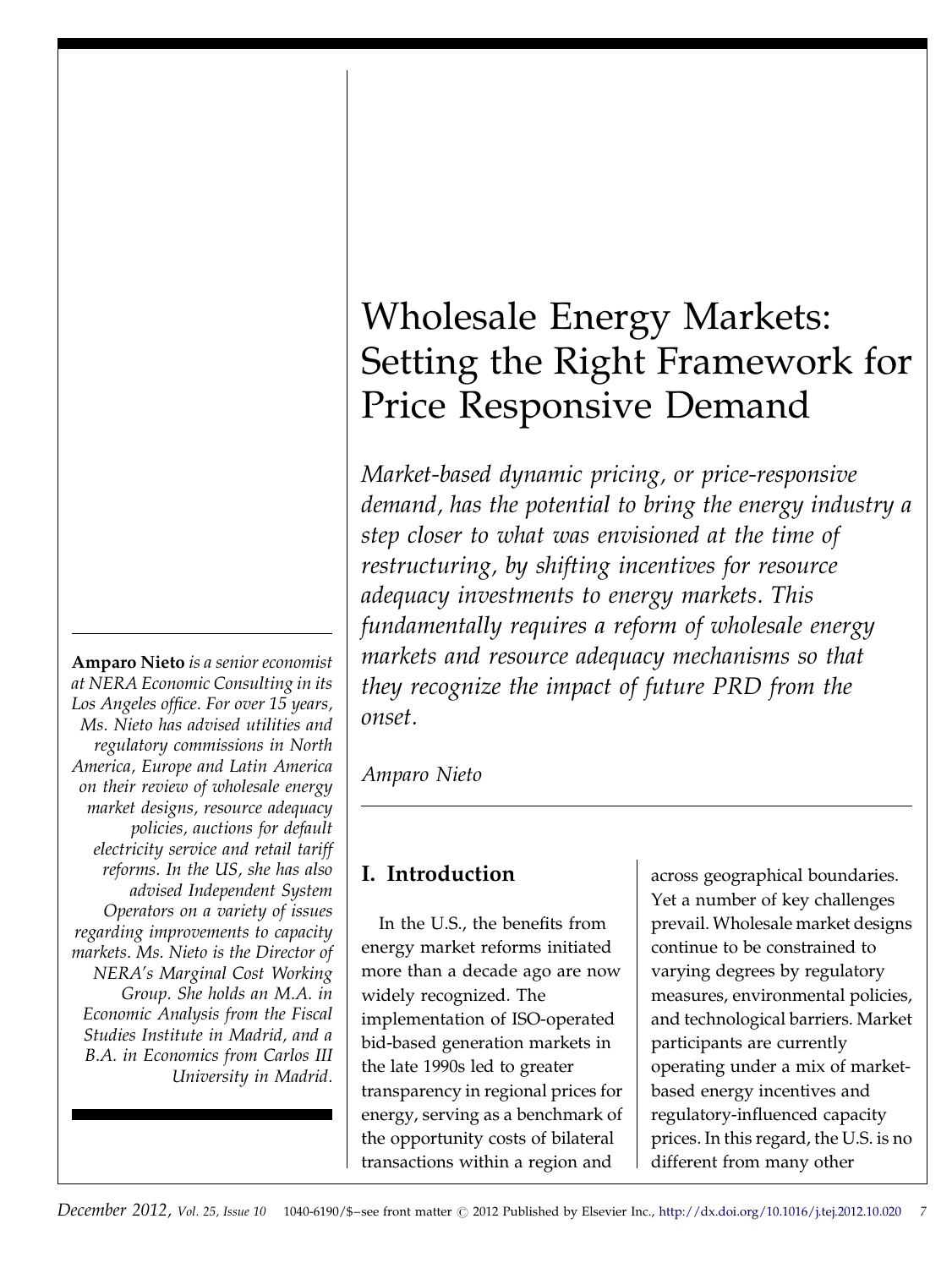restructured energy markets in the world. To fully reap the potential efficiency gains from restructuring, additional work is needed to improve pricing mechanisms at both the wholesale and retail levels, involving both federal and state regulators.

## A. Smart Grid and its potential to improve the existing market designs

Smart Grid technologies are bringing about fundamental changes to the energy industry. The term smart grid encompasses a number of advanced, digital technologies such as smart metering, high-performance line sensors and advanced measuring and communications, all of which enhance the ability of transmission and distribution system operators to ensure a more efficient and reliable provision of electricity. Smart meters are able to record usage in hourly or 15 minute intervals and are deployed along with two-way communications, allowing the utility to read loads remotely as well as to capture and store detailed energy-usage data using digital technology. To date, smart meters have been installed on a large scale in California, Florida, Georgia, and other states are planning full deployment over the next few years. A number of countries around the world, including Italy, Spain, Sweden, and Finland, are also at advanced stages of smart metering deployment. With the increased

availability of smart meters, there are fewer reasons not to revamp retail prices so that they are more reflective of market prices. The notion is that by giving all electricity consumers a chance to see, respond to, and influence market clearing prices or locational marginal prices (LMPs) on an hourly basis, energy markets will be able to reduce the overall costs of electricity service. Retail market-based

It is possible to design dynamic rates that preserve not just efficiency goals but also equitable allocations of costs among consumers.

rates, when properly designed, can bring important efficiency and reliability benefits. As more consumers face economic incentives for market-based demand response on a dayahead basis, the ISO should be able to rely less on costly ''day-of'' emergency calls. In addition, dynamic rate designs combined with automated technologies can contribute to reduce the cost of ancillary services. This is particularly important at a time when system operators need more flexible resources to keep system reliability intact, in presence of large volumes of wind and solar intermittent output. Rates can directly provide customers with incentives to ''store'' electricity when system demand is low and reduce load when the system has less available capacity.

 $\sum$  espite the progress in<br>deployment of smart meters, only a marginal amount of consumers are currently under dynamic rates. $<sup>1</sup>$  $<sup>1</sup>$  $<sup>1</sup>$  The reasons for</sup> this range from public inertia to mistrust of the impact of smart rates and time-varying rates on consumers, who have largely grown accustomed to paying fixed electricity rates. There have also been arguments that these rates might prove inequitable for smaller, low-income users. Yet it is possible to design dynamic rates that preserve not just efficiency goals but also equitable allocations of costs among consumers. Fortunately, the mind-set across the country is largely shifting thanks to the proliferation of governmentfunded dynamic Smart Grid pilots in the last few years, which have generated very positive results[.2](#page--1-0)

 $\Gamma$  or economists and energy policymakers, the expansion of dynamic retail pricing presents an extraordinary opportunity to revisit the rationale of the existing wholesale market design. Every regional transmission organization (RTO) and independent system operator (ISO) has been forced to juggle a myriad of regulatory constraints when operating the wholesale markets. Many, if not all, of these